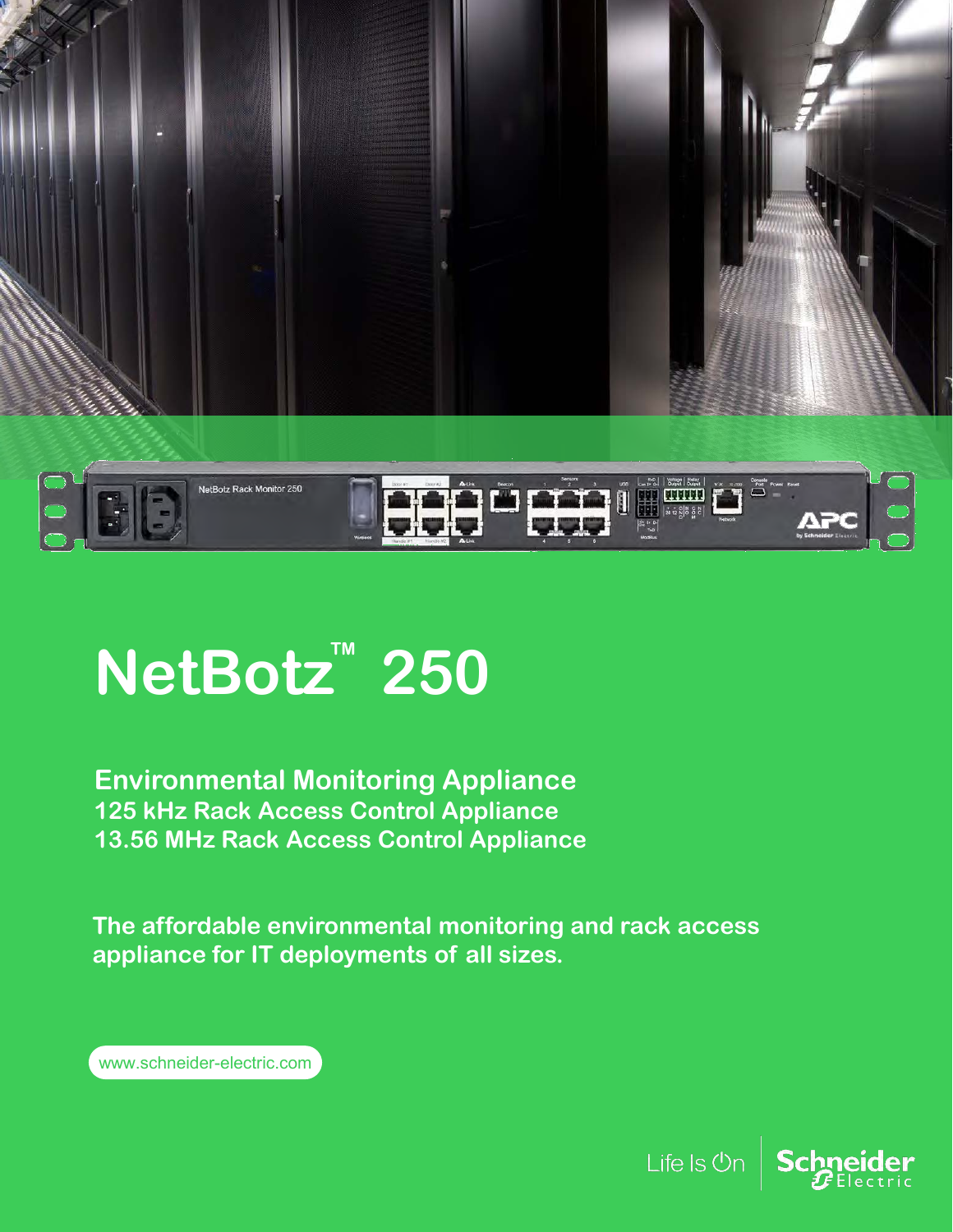#### **NetBotz 250 Environmental Monitoring and Access Control Appliance**



The NetBotz 250 from APC by Schneider Electric is an affordable environmental monitoring appliance for all IT environments. It protects your computing equipment from physical threats such as high temperature, humidity, fluid damage, and both malicious and unintentional access events. With native support for NetBotz wireless sensors, the NetBotz 250 allows for a rapid deployment of your environmental monitoring solution.

With its shallow 19" form factor, the NetBotz 250 can be mounted in a rack alongside your other IT gear, or zero-U mounted in the back. The appliance has six on-board ports for connecting various NetBotz wired sensors, including temperature, temp/humidity, smoke, and spot fluid detection sensors, as well as third party sensors via a dry contact cable. Additional dedicated ports include a beacon port, voltage output, relay output, and Modbus connections, for monitoring the device over Modbus RTU or TCP.

Thresholds, alerts, and notifications are configured through either the NetBotz 250 web UI or via StruxureWare Data Center Expert. The Data Center Expert integration is especially valuable when you need to manage multiple NetBotz appliances through a single pane of glass. For environments that do not require surveillance, the NetBotz 250 is the fastest and most affordable solution to protect IT gear from physical threats.

| <b>Product Specifications</b>                  |                                                                                                                                                                                                                                                        |  |
|------------------------------------------------|--------------------------------------------------------------------------------------------------------------------------------------------------------------------------------------------------------------------------------------------------------|--|
| NetBotz 250 Environmental Monitoring Appliance | <b>NBRK0250</b>                                                                                                                                                                                                                                        |  |
| <b>NetBotz Compatibility</b>                   |                                                                                                                                                                                                                                                        |  |
| Number of NetBotz wireless sensors supported   | 47                                                                                                                                                                                                                                                     |  |
| Number of NetBotz wired sensors supported      | 42                                                                                                                                                                                                                                                     |  |
| Sensors supported                              | wireless temperature (NBWS100T), wireless temp/humidity (NBWS100H),<br>temp (AP9335T), temp/humidity (AP9335TH), spot fluid (NBES0301), door<br>contact (NBES0303), dry contact (NBES0304), vibration (NBES0306), smoke<br>(NBES0307), beacon (AP9324) |  |
| Sensor pods supported                          | Wired sensor pod 150 (NBPD0150), wireless sensor pod 180 (NBPD0180)                                                                                                                                                                                    |  |
| Additional connections supported               | Switched outlet, voltage output                                                                                                                                                                                                                        |  |
| <b>Electrical</b>                              |                                                                                                                                                                                                                                                        |  |
| Input Voltage, nominal                         | 100-240 VAC; 50/60 Hz                                                                                                                                                                                                                                  |  |
| Maximum total current draw for AC Line Inlet   | 10 A (defined by switched outlet load + 0.25 A)                                                                                                                                                                                                        |  |
| Maximum output voltage for switched outlet     | Defined by input voltage                                                                                                                                                                                                                               |  |
| Maximum output current for switched outlet     | 10 A (defined by switched outlet load)                                                                                                                                                                                                                 |  |
| Voltage for Voltage Output contacts            | 12 Vdc, 24 VAC                                                                                                                                                                                                                                         |  |
| Current capacity of Relay Output contacts      | 1 A, 30 V AC/DC (rated for Class 2 circuits only)                                                                                                                                                                                                      |  |
| <b>Physical</b>                                |                                                                                                                                                                                                                                                        |  |
| Dimensions (H x W x D)                         | 43.6 x 431.8 x 59.2 mm (1.72 x 17.00 x 2.33 in)                                                                                                                                                                                                        |  |
| Shipping dimensions (H x W x D)                | 67 x 450 x 225 mm (2.6 x 17.8 x 8.9 in)                                                                                                                                                                                                                |  |
| Weight                                         | 1.26 kg (2.80 lb)                                                                                                                                                                                                                                      |  |
| Shipping Weight                                | 3.00 kg (6.50 lb)                                                                                                                                                                                                                                      |  |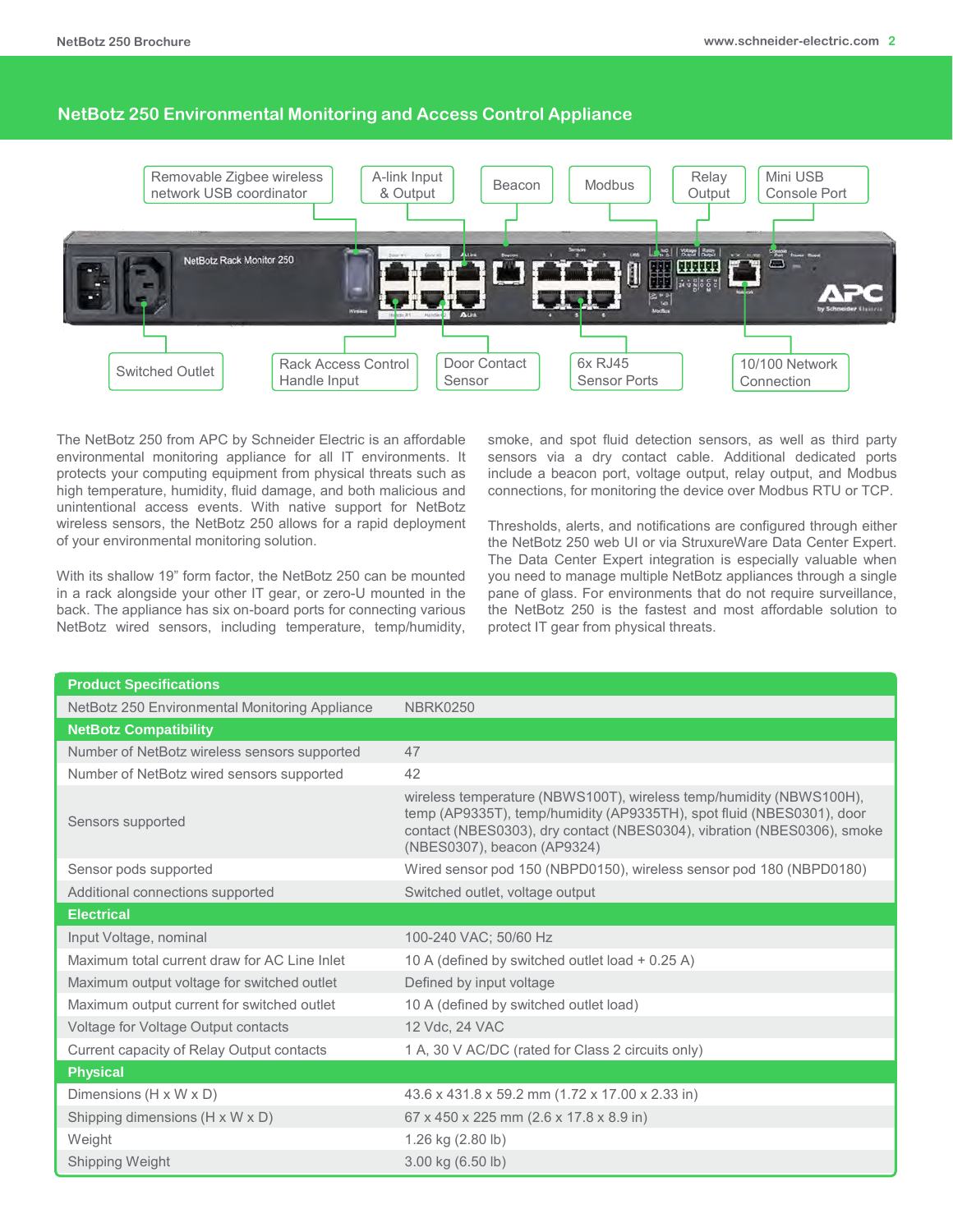#### **NetBotz 250 Environmental Monitoring and Access Control Appliance**

## Best in Class Value

Included with the NetBotz Rack Monitor 250 is a wireless sensor starter kit, including a Zigbee wireless network coordinator and wireless temperature sensor, in addition to a wired temp/humidity cable. This means the NetBotz 250 is ready to start protecting your IT environment within minutes.

Benefits of wireless sensors include:

**Ease of deployment** – when in auto-join mode, the NetBotz wireless sensors will be automatically commissioned.

**Reduced cabling** – wireless sensors are not saddled with high cabling costs and rigid deployments constraints.

**Flexibility and adaptability** – with magnetic mounting, wireless sensors can be moved periodically to evaluate hot spots or new areas in dynamic IT environments.



### Rack Access Control

The new NetBotz rack access control builds on the NBRK0250 appliance. Two handles and two door contacts simply plug into dedicated ports on the NetBotz 250 appliance, while preserving the NB250 functionality in environmental monitoring. Two handle kits are available at 125 kHz and 13.56 MHz, so your existing building access cards can be used with the NetBotz access control.

| <b>SKU NAME</b>               | <b>NBACS125</b>                                                                                                                                        | <b>NBACS1356</b>                                                                                                                                         |
|-------------------------------|--------------------------------------------------------------------------------------------------------------------------------------------------------|----------------------------------------------------------------------------------------------------------------------------------------------------------|
| Description                   | Netbotz 250 appliance and rack access control<br>solution with 125 kHz Handles                                                                         | Netbotz 250 appliance and rack access control<br>solution with 13.56 MHz Handles                                                                         |
| Image                         |                                                                                                                                                        | LIB                                                                                                                                                      |
| Included                      | NetBotz 250 Appliance, wireless temperature sensor,<br>wireless coordinator, wired temp/humidity sensor, (2)<br>door contacts, (2) 125 kHz handle kits | NetBotz 250 Appliance, wireless temperature<br>sensor, wireless coordinator, wired temp/humidity<br>sensor, (2) door contacts, (2) 13.56 MHz handle kits |
| Supported cards               | H10301 - Standard 26 Bit<br>H10302 - 37 Bit w/o facility code<br>H10304 - 37 bit w/ facility code<br><b>CORP1000</b>                                   | MIFAREC4 - Mifare Classic 4 byte<br>MIFAREC7 - Mifare Classic 7 byte<br>MIFAREDF - Mifare DESfire<br>MIFAREPL - Mifare Plus<br><b>iClass</b>             |
| Compatible<br>racks           | Netshelter SX, Netshelter SV                                                                                                                           | Netshelter SX, NetShelter SV                                                                                                                             |
| No. of doors per<br>appliance | $\overline{2}$                                                                                                                                         | $\overline{2}$                                                                                                                                           |
| Authentication<br>options     | Local users only, RADIUS only, and RADIUS with fail-<br>over to local users if server is unavailable                                                   | Local users only, RADIUS only, and RADIUS with<br>fail-over to local users if server is unavailable                                                      |